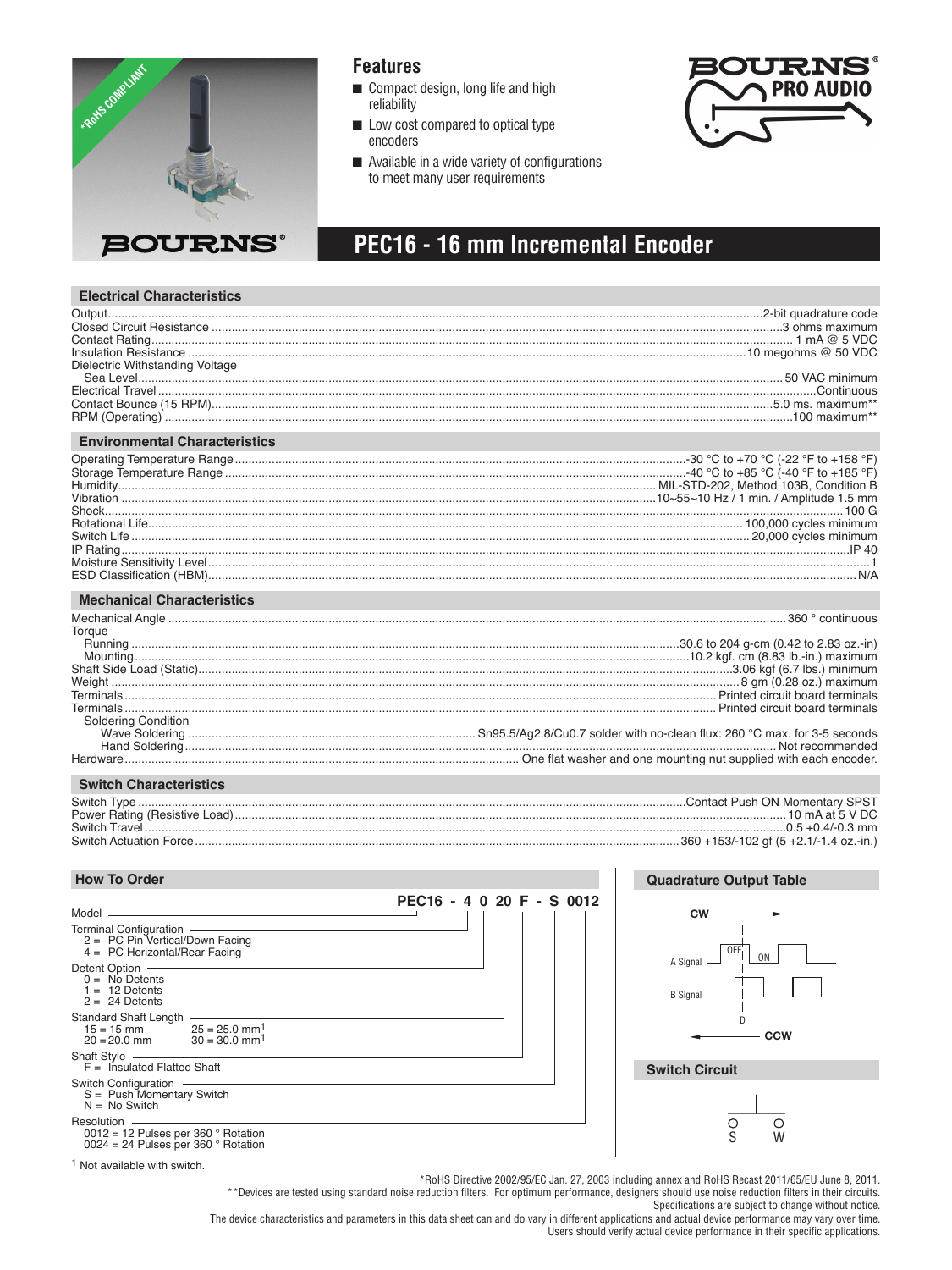### **Applications**

Level control, tuning and timer settings in:

- $\blacksquare$  Audio-visual equipment
- $\blacksquare$  Consumer electric appliances
- **n** Radios
- $\blacksquare$  Musical instrumentation
- $\blacksquare$  Communications equipment

# **PEC16 - 16 mm Incremental Encoder**

# **BOURNS®**

#### **Product Dimensions**

**PEC16-2xxxF-Sxxxx**







#### **PEC16-4xxxF-Sxxxx**



| l 1 | 15.0<br>(.591) | 20.0<br>(.787) |  |
|-----|----------------|----------------|--|
| l B | 5.0<br>(.197)  | 7.0<br>(.276)  |  |
|     | 7.0<br>(.276)  | 12.0<br>(.472) |  |

DIMENSIONS:  $\frac{MM}{MMSH}$ (INCHES)

Specifications are subject to change without notice.

The device characteristics and parameters in this data sheet can and do vary in different applications and actual device performance may vary over time. Users should verify actual device performance in their specific applications.